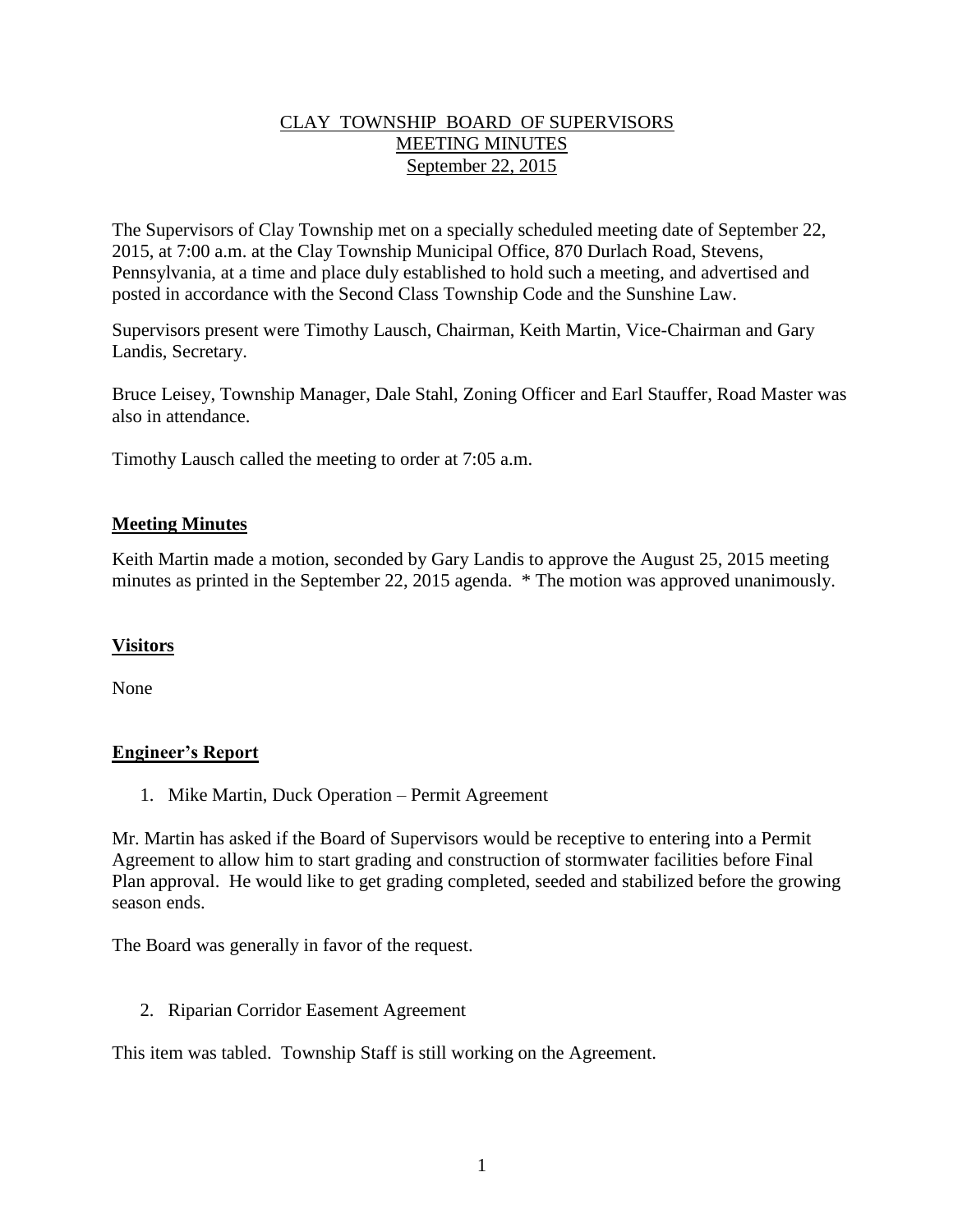## **Old Business**

1. Update on Zoning Violations on Ice House Hill Road and West Main Street

Dale Stahl informed the Board of Supervisors that the Ford Mustang in violation on Ice House Hill Road was moved into the driveway but is still in violation. Dale said there was no change of violations at the property of West Main Street. There are at least 4 vehicles there in violation. Dale said he visited the West Main Street site and knocked on the door and no one answered.

2. Update on Road Work for Balance of 2015

Earl Stauffer informed the Board of Supervisors that the paving, restoration and seeding has been completed on Forest Hill Road. Earl said he plans to cut down banks along East Woodcorner Road once Gary Calik is back to work. Earl is also working on making contacts to have a snow plow operator for the coming winter season.

# **New Business**

1. Ridgeview Drive – Notice of Violation

After discussion, Gary Landis made a motion, seconded by Keith Martin to authorize the use of a Constable to personally deliver Notice of Violation to resident in violation, if Notice of Violation sent by Certified Mail is not accepted. \* The motion was approved unanimously.

2. Clay School Road Apartments

Dale Stahl informed the Board of Supervisors he was made aware of the note on the plan stating "decks permitted in the rear yard per a verbal determination per the Zoning Officer". Dale said he recalls the conversation that he gave permission to have a deck in the rear yard but not encroaching in the rear yard setback.

Dale Stahl questioned the Board of Supervisors if he could have the discretion to allow minor encroachments in yard setbacks without having property owner file an appeal with the Zoning Hearing Board. Dale said that this discretion procedure is done in other municipalities.

After discussion, the Board of Supervisors asked the Township Manager to research what other municipalities are following this procedure and obtain a copy of the procedure for review. No decisions were made at this time.